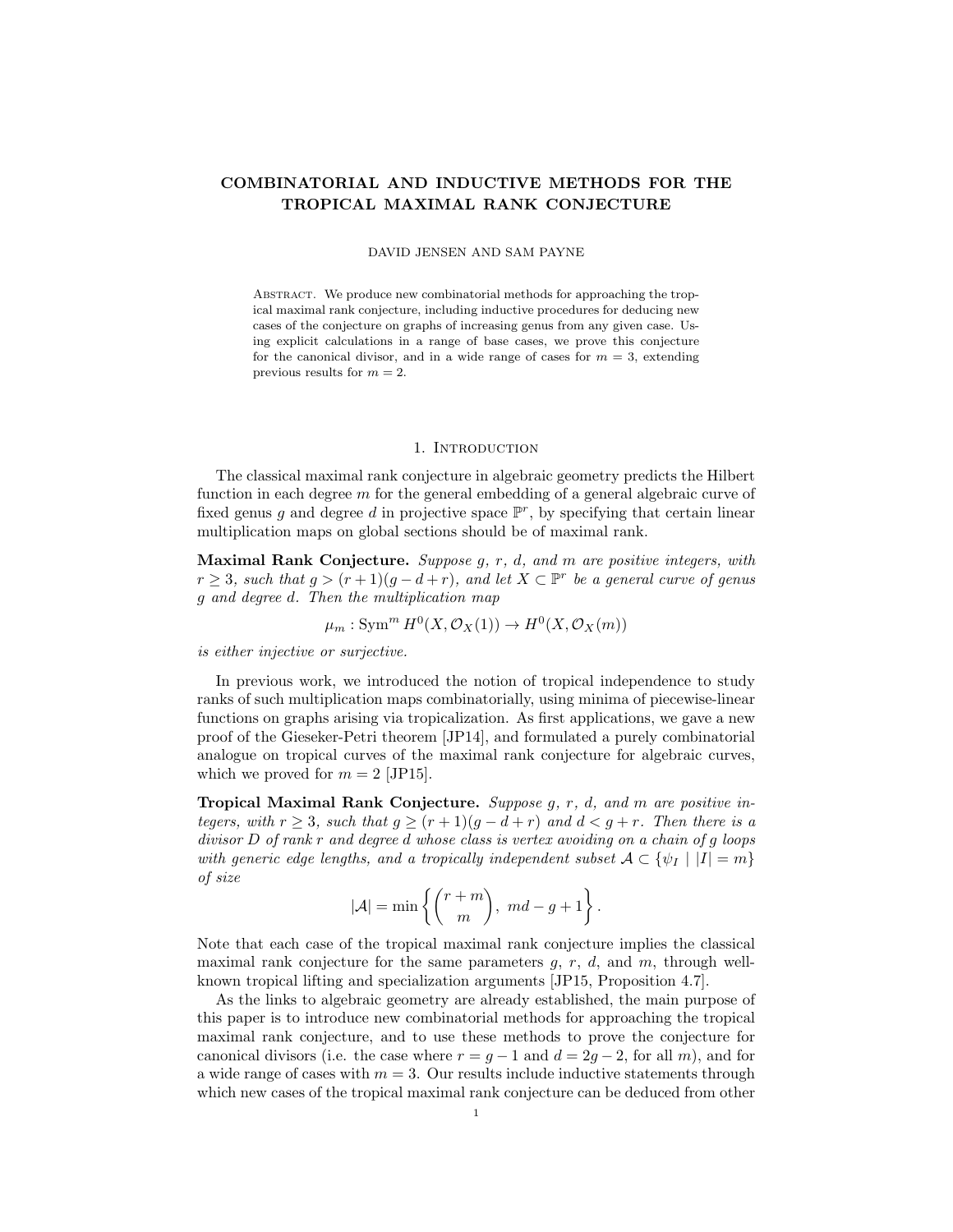cases with smaller parameters (Theorems 1.1 and 1.2), along with explicit combinatorial calculations in increasingly intricate examples (see Sections 5-7), providing base cases for applying such inductions.

To state our results as cleanly as possible, we find it helpful to divide the space of parameters  $(g, r, d, m)$  into the *injective range*, where  $\binom{r+m}{m} \leq md - g + 1$ , and the *surjective range*, where  $\binom{r+m}{m} \geq md - g + 1$ . Under the hypotheses of the classical maximal rank conjecture, the vector spaces  $\text{Sym}^m H^0(X, \mathcal{O}_X(1))$  and  $H^0(X, \mathcal{O}_X(m))$  have dimension  $\binom{r+m}{m}$  and  $md-g+1$ , respectively, so the injective range (resp. surjective range) is exactly the set of parameters for which the classical maximal rank conjecture predicts  $\mu_m$  to be injective (resp. surjective). In the setting of the tropical maximal rank conjecture, the set  $\{\psi_I \mid \#I = m\}$  has size  $\binom{r+m}{m}$ , so  $(g, r, d, m)$  is in the injective or surjective range, respectively, according to whether the tropically independent set  $A$  is supposed to consist of all possible  $\psi_I$ , or a subset of size  $md - q + 1$ .

We also find it convenient to change coordinates on the space of parameters in the conjectures, setting  $s = g - d + r$  and  $\rho = g - (r + 1)(g - d + r)$ . These new parameters are natural from the point of view of algebraic geometry; in the context of the classical maximal rank conjecture,  $s = h^1(X, \mathcal{O}_X(1))$ , and  $\rho$  is the Brill-Noether number, which gives the dimension of the space of linear series of degree d and rank r on a general curve of genus g. Note that  $(r, s, \rho, m)$  uniquely determines  $(q, r, d, m)$ , by the formulas

$$
g = rs + \rho \quad \text{and} \quad d = g + r - s.
$$

Also, when  $d < g + r$  and  $g \ge (r + 1)(g - d + r)$ , the parameters s and  $\rho$  satisfy  $s \geq 1$  and  $0 \leq \rho \leq g-1$ . We say that  $(r, s, \rho, m)$  is in the injective (resp. surjective) range if the corresponding  $(q, r, d, m)$  is in the injective (resp. surjective) range.

**Theorem 1.1.** Suppose  $(r, s, \rho, m)$  is in the injective range. Then the tropical maximal rank conjecture for  $(r, s, \rho, m)$  implies the tropical maximal rank conjecture for  $(r, s, \rho + 1, m)$  and  $(r, s + 1, \rho, m)$ .

**Theorem 1.2.** Suppose  $r \geq s$  and  $(r, s, \rho, m)$  is in the surjective range. Then the tropical maximal rank conjecture for  $(r, s, \rho, m)$  implies the tropical maximal rank conjecture for  $(r+1, s, \rho, m)$ .

Note that both of these inductive procedures increase the genus and keep  $m$  fixed. Also, if  $(r, s, \rho, m)$  is in the injective range then so are  $(r, s, \rho + 1, m)$  and  $(r, s +$ 1,  $\rho$ , m). Similarly, if  $(r, s, \rho, m)$  is in the surjective range, then so is  $(r + 1, s, \rho, m)$ . Therefore, proving any single case of the tropical maximal rank conjecture (e.g. by explicit computation) yields infinitely many other cases of increasing genus.

For  $m = 3$ , we prove the cases where  $\rho = 0$  and either  $s \geq r^2/4$  or  $r = s + 1$  by explicit computation, and deduce the following result.

**Theorem 1.3.** The tropical maximal rank conjecture holds for  $(r, s, \rho, 3)$  when

- (1)  $s \geq r^2/4$ , or
- (2)  $\rho = 0$  and  $r \geq s + 1$ .

Figure 1 illustrates the cases covered by Theorem 1.3 when  $\rho = 0$ . One computes that  $(r, s, 0, 3)$  is in the injective range exactly when

$$
s \ge \frac{(r+3)(r+2)(r+1) - 6(3r+1)}{6(2r-1)},
$$

and the dotted curve represents the boundary between the injective range and the surjective range. The cases covered by (1) are in the injective range, and the cases covered by (2) are in the surjective range.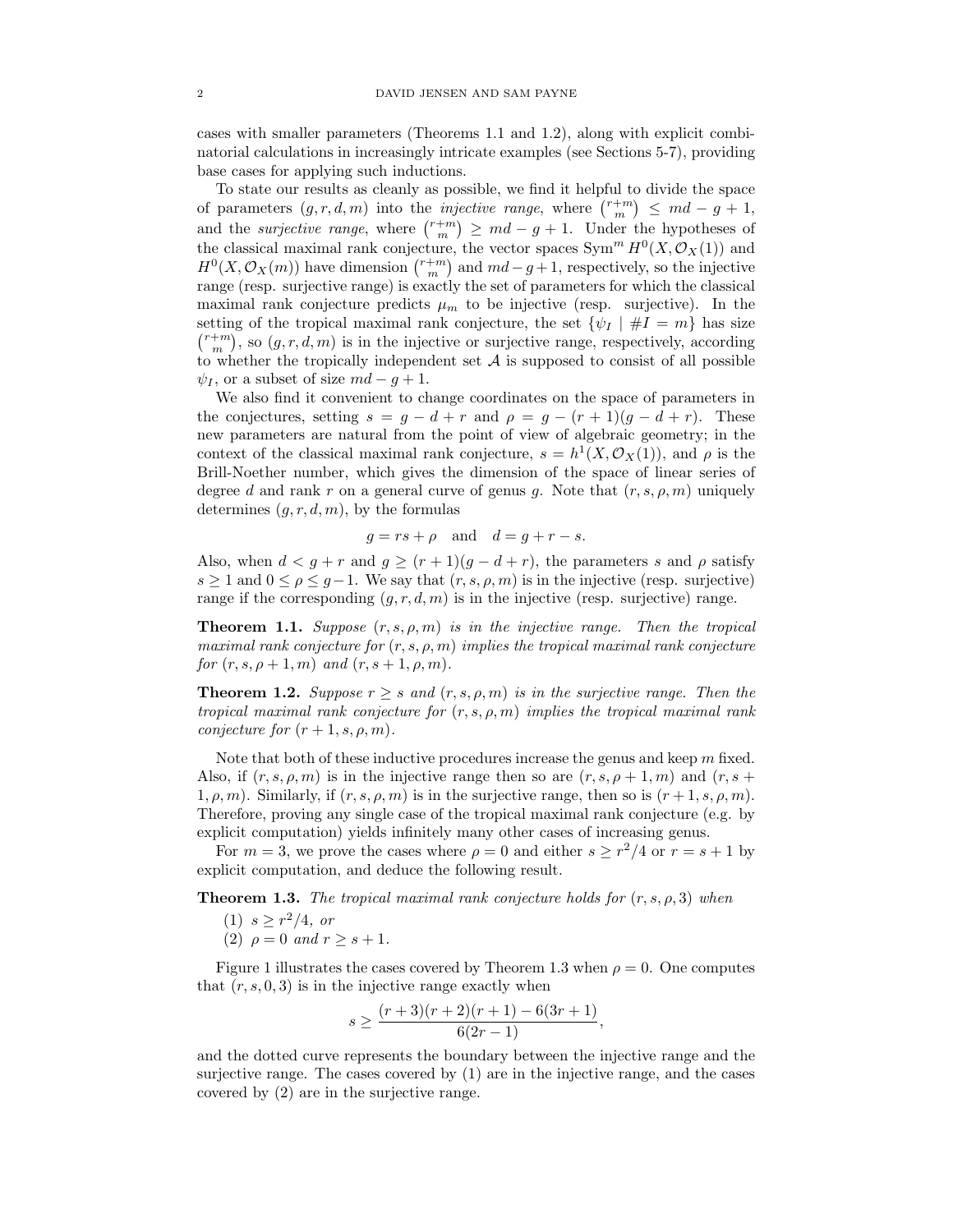

Figure 1. Cases of the maximal rank conjecture covered by Theorem 1.3 for  $\rho = 0$  and  $m = 3$ .

We can improve Theorem 1.3 by using explicit computations to prove additional cases in the unshaded region and then bootstrapping via our inductive methods. Note in particular that, for fixed r and  $m$ , Theorems 1.1 and 1.2 reduce the tropical maximal rank conjecture to finitely many cases. For  $m = 3$  and small r, we can carry out the necessary computations by hand.

**Theorem 1.4.** The tropical maximal rank conjecture holds for  $m = 3$  and  $r \leq 4$ .

As mentioned above, each case of the tropical maximal rank conjecture implies the corresponding case of the classical maximal rank conjecture. The cases of the maximal rank conjecture in the injective range given by part (1) of Theorem 1.3 follow from Larson's maximal rank theorem for sections of curves [Lar12]. Indeed, Larson shows that, when  $s \geq r^2/4$  and  $X \subset \mathbb{P}^r$  is general, any cubic hypersurface that contains a general hyperplane section of X must contain the hyperplane. It follows easily that X is not contained in any cubic hypersurface, and hence  $\mu_3$  is injective.

If  $(q, r, d, m)$  is in the surjective range, then so is  $(q, r, d, m+1)$ , and the classical maximal rank conjecture for  $(g, r, d, m)$  implies the maximal rank conjecture for  $(g, r, d, m + 1)$  (see, e.g. the proof of [JP15, Theorem 1.2]). Unfortunately, we do not know how to prove the corresponding induction on  $m$  for the tropical maximal rank conjecture in general. Nevertheless, given that the maximal rank conjecture holds for  $m = 2$  and using the inductive statement for the classical maximal rank conjecture, it follows that the maximal rank conjecture holds for  $(g, r, d, m)$ , for all m, provided that it holds for  $(g, r, d, 3)$ , and this is in the surjective range.

**Corollary 1.5.** The maximal rank conjecture holds for  $(q, r, d, m)$ , for all m, provided that either

- (1)  $(g, r, d, 3)$  is in the surjective range and  $r \leq 4$ , or
- (2)  $\rho(q, r, d) = 0$  and  $r \geq s + 1$ .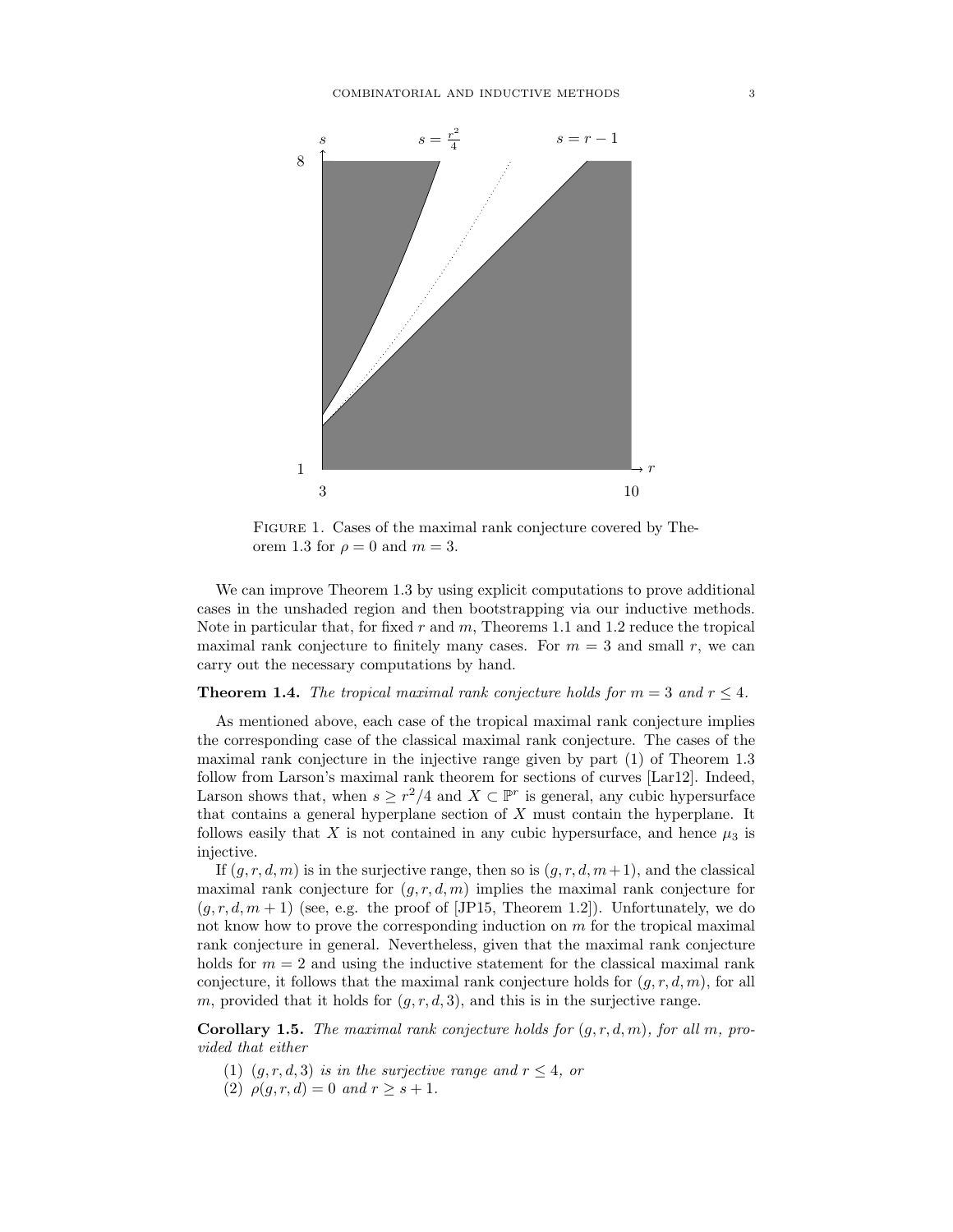These cases of the maximal rank conjecture appeared previously in [Bal09, Bal12], over a field of characteristic zero; the present paper gives an independent and characteristic free proof.

The canonical divisor (i.e. the case where  $r = g - 1$  and  $d = 2g - 2$ ) is in the surjective range for all  $m$ , and in this special case we do manage to give an inductive argument starting from  $m = 2$  to prove the tropical maximal rank conjecture for all m.

**Theorem 1.6.** Suppose  $r = g - 1$  and  $d = 2g - 2$ . Then the tropical maximal rank conjecture holds for  $(g, r, d, m)$ .

Equivalently, in terms of the parameters  $(r, s, \rho, m)$ , the tropical maximal rank conjecture holds for  $s = 1$  and  $\rho = 0$ .

This paper, like many other recent tropical geometry papers such as [BN07, BN09, HMY12, AMSW13, ABKS14, Len14], is devoted to essentially combinatorial constructions on graphs, drawing inspiration and direction from analogous constructions on algebraic curves, with a view toward applications in algebraic geometry via lifting theorems and specialization. The structure of the paper is as follows. We briefly review the basic setup, with chains of loops, vertex avoiding divisors, and tropical independence of distinguished sections in Section 2. In Section 3, we present a mild generalization of the notion of permissible functions, which was one of the key combinatorial tools in [JP15]. In Section 4, we discuss inductive methods for tropical independence results, proving Theorems 1.1 and 1.2. We apply these methods first to the canonical divisor in Section 5, proving Theorem 1.6, and then to prove Theorem 1.3 in Section 6. Finally, in Section 7, we prove enough additional cases for  $m = 3$  and  $r \leq 4$  by explicit computation to deduce Theorem 1.4.

Acknowledgments. We have benefited from a number of helpful conversations with colleagues during the preparation of this work, and wish to thank, in particular, T. Feng, C. Fontanari, E. Larson, and L. Sauermann. The work of DJ is partially supported by NSF DMS-1601896 and that of SP by NSF CAREER DMS-1149054.

### 2. Combinatorics of the chain of loops

In this section, we recall the setup from [JP15], including definitions of all terms appearing in the statement of the tropical maximal rank conjecture. The material of this section is developed in more detail in that paper and its precursors [CDPR12, JP14], to which we refer the reader for further details.

Let  $\Gamma$  be a chain of loops with bridges, as pictured in Figure 2. Note that  $\Gamma$  has  $2g + 2$  vertices, one on the lefthand side of each bridge, which we label  $w_0, \ldots, w_q$ , and one on the righthand side of each bridge, which we label  $v_1, \ldots, v_{g+1}$ . There are two edges connecting the vertices  $v_k$  and  $w_k$ , the top and bottom edges of the kth loop, whose lengths are denoted  $\ell_k$  and  $m_k$ , respectively, as shown schematically in Figure 2. For  $1 \leq k \leq g+1$  there is a bridge connecting  $w_k$  and  $v_{k+1}$ , which



Figure 2. The graph Γ.

we refer to as the kth bridge  $\beta_k$ , of length  $n_k$ . Throughout, we assume that  $\Gamma$  has admissible edge lengths in the following sense.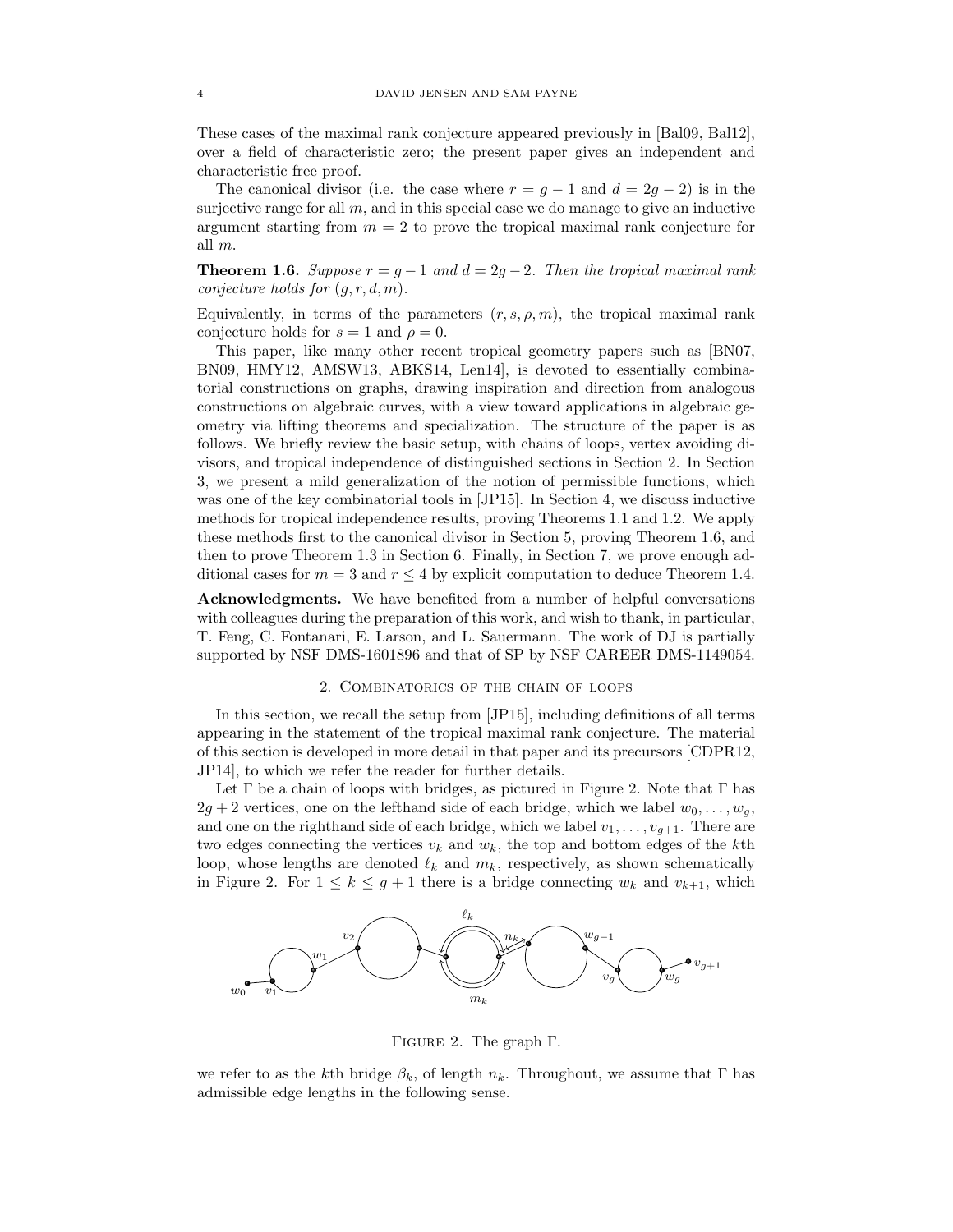**Definition 2.1.** The graph  $\Gamma$  has *admissible edge lengths* if

$$
4gm_k < \ell_k \ll \min\{n_{k-1}, n_k\}
$$
 for all  $k$ ,

there are no nontrivial linear relations  $c_1m_1+\cdots+c_qm_q=0$  with integer coefficients of absolute value at most  $g + 1$ , and

(1) 
$$
\sum_{i=\alpha s+1}^{(\alpha+1)s} \ell_i + \sum_{i=\alpha s+1}^{(\alpha+1)s-1} n_i \ll \min\{n_{\alpha s}, n_{(\alpha+1)s}\},
$$

for every integer  $\alpha \leq r$ .

Remark 2.2. The only difference between this notion of admissible edge lengths and [JP15, Definition 4.1] is the addition of the last condition (1), which can be thought of in the following way. We divide the first  $g - \rho$  loops of Γ into  $r + 1$  blocks consisting of s loops each, such that the bridges separating these blocks are much longer than the blocks themselves. This allows us to place additional restrictions on which functions can obtain the minimum at some point in a block, beyond those that come from each individual loop; see Section 3 and [JP15, Section 6]. Figure 3 illustrates the decomposition of a chain of 12 loops into three blocks of four loops each.



FIGURE 3. The graph  $\Gamma$ , with three blocks of four loops, when  $g = 12, r = 2, \text{ and } s = 4.$ 

Let  $u_k$  be the midpoint of  $\beta_k$ , and decompose Γ into locally closed subgraphs  $\gamma_0, \ldots, \gamma_{q+1}$ , as follows. The subgraph  $\gamma_0$  is the half-open interval  $[w_0, u_0)$ . For  $1 \leq i \leq g$ , the subgraph  $\gamma_i$ , which includes the *i*th loop of Γ, is the union of the two half-open intervals  $[u_{i-1}, u_i]$ , which contain the top and bottom edges of the ith loop, respectively. Finally, the subgraph  $\gamma_{g+1}$  is the closed interval  $[u_g, v_{g+1}]$ . We further write  $\gamma_i^{\circ}$  for the *i*th embedded loop in  $\Gamma$ , which is a closed subset of  $\gamma_i$ , for  $1 \leq i \leq g$ . The decomposition

$$
\Gamma = \gamma_0 \sqcup \cdots \sqcup \gamma_{g+1}
$$

is illustrated by Figure 4. For  $a \leq b$ , we let  $\Gamma_{[a,b]}$  be the locally closed, connected subgraph

$$
\Gamma_{[a,b]} = \gamma_a \sqcup \cdots \sqcup \gamma_b.
$$



FIGURE 4. Decomposition of the graph  $\Gamma$  into locally closed pieces  $\{\gamma_k\}$ .

The special divisor classes on  $\Gamma$ , i.e. the classes of degree d and rank greater than  $g - d$ , are classified in [CDPR12], where it is show that the Brill-Noether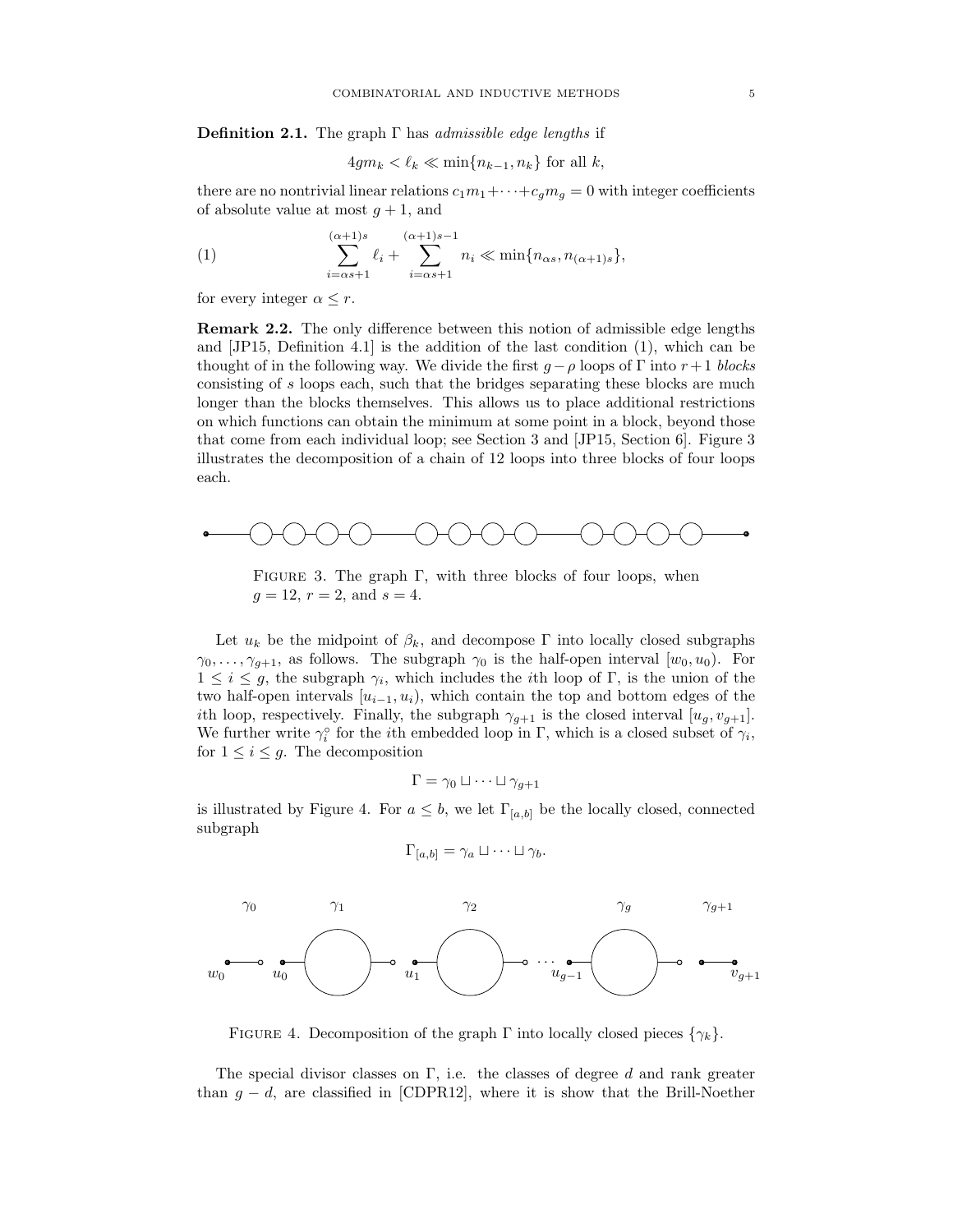locus  $W_d^r(\Gamma)$  parametrizing divisor classes of degree d and rank r is a union of  $\rho$ dimensional tori. These tori are in bijection with certain types of lingering lattice paths in  $\mathbb{Z}^r$ . These are sequences  $p_0, \ldots, p_g$  starting and ending at

$$
p_0 = p_g = (r, r-1, \ldots, 1),
$$

such that, for all i,  $p_i - p_{i-1}$  is equal to 0, a standard basis vector  $e_j$ , or the vector  $(-1, \ldots, -1)$ , and satisfying

$$
p_i(0) > \cdots > p_i(r-1) > 0
$$

for all i.

The lingering lattice paths described above are in bijection with rectangular tableaux of size  $(r+1) \times (q-d+r)$  with alphabet 1, ..., q. This bijection is given by placing i in the jth column when  $p_i - p_{i-1} = e_j$ , and placing i in the last column when  $p_i - p_{i-1} = (-1, \ldots, -1)$ . When  $p_i - p_{i-1} = 0$ , the number i is omitted from the tableau.

An open dense subset of the special divisor classes of degree d and rank r on  $\Gamma$ are vertex avoiding. We refer the reader to [CJP15, Definition 2.3] for a definition. If D is a divisor of rank r on  $\Gamma$  whose class is vertex avoiding, then there is a unique effective divisor  $D_i \sim D$  such that  $\deg_{w_0}(D_i) = i$  and  $\deg_{v_{g+1}}(D_i) = r - i$ . Throughout, we will write D for a  $w_0$ -reduced divisor on  $\Gamma$  of degree d and rank r whose class is vertex avoiding, and  $\psi_i$  for a piecewise linear function on  $\Gamma$  such that  $D + \text{div}(\psi_i) = D_i$ . Note that  $\psi_i$  is uniquely determined up to an additive constant, and for  $i < r$  the slope of  $\psi_i$  along the bridge  $\beta_i$  is  $p_i(i)$ . The function  $\psi_r$  is constant, so we set  $p_j(r) = 0$  for all j.

For a multiset  $I \subset \{0, \ldots, r\}$  of size m, let  $D_I = \sum_{i \in I} D_i$  and let  $\psi_I$  be a piecewise linear function such that  $mD+div \psi_I = D_I$ . By construction, the function  $\psi_I$  is in  $R(mD)$  and agrees with  $\sum_{i\in I}\psi_i$  up to an additive constant.

Before stating our combinatorial conjecture, we recall the definition of tropical independence from [JP14].

**Definition 2.3.** A set of piecewise linear functions  $\{\psi_0, \ldots, \psi_r\}$  on a metric graph Γ is *tropically dependent* if there are real numbers  $b_0, \ldots, b_r$  such that for every point  $v$  in  $\Gamma$  the minimum

$$
\min\{\psi_0(v)+b_0,\ldots,\psi_r(v)+b_r\}
$$

occurs at least twice. If there are no such real numbers then  $\{\psi_0, \ldots, \psi_r\}$  is tropically independent.

**Remark 2.4.** Since the functions  $\psi_I$  are determined only up to an additive constant, we often suppress the constants  $b<sub>I</sub>$  in the definition of tropical dependence and assume that the minimum of the set  $\{\psi_I(v)\}$  occurs at least twice at every point  $v \in \Gamma$ .

# 3. Permissible functions

Our strategy for proving cases of the tropical maximal rank conjecture will proceed by contradiction. We choose a set A of size  $\min\{\binom{r+m}{m},md-g+1\}$  and let  $\theta$ be the piecewise linear function

$$
\theta = \min_{I \in \mathcal{A}} \{ \psi_I \},
$$

which is in  $R(mD)$ , with  $\Delta$  the corresponding effective divisor

$$
\Delta = mD + \operatorname{div} \theta.
$$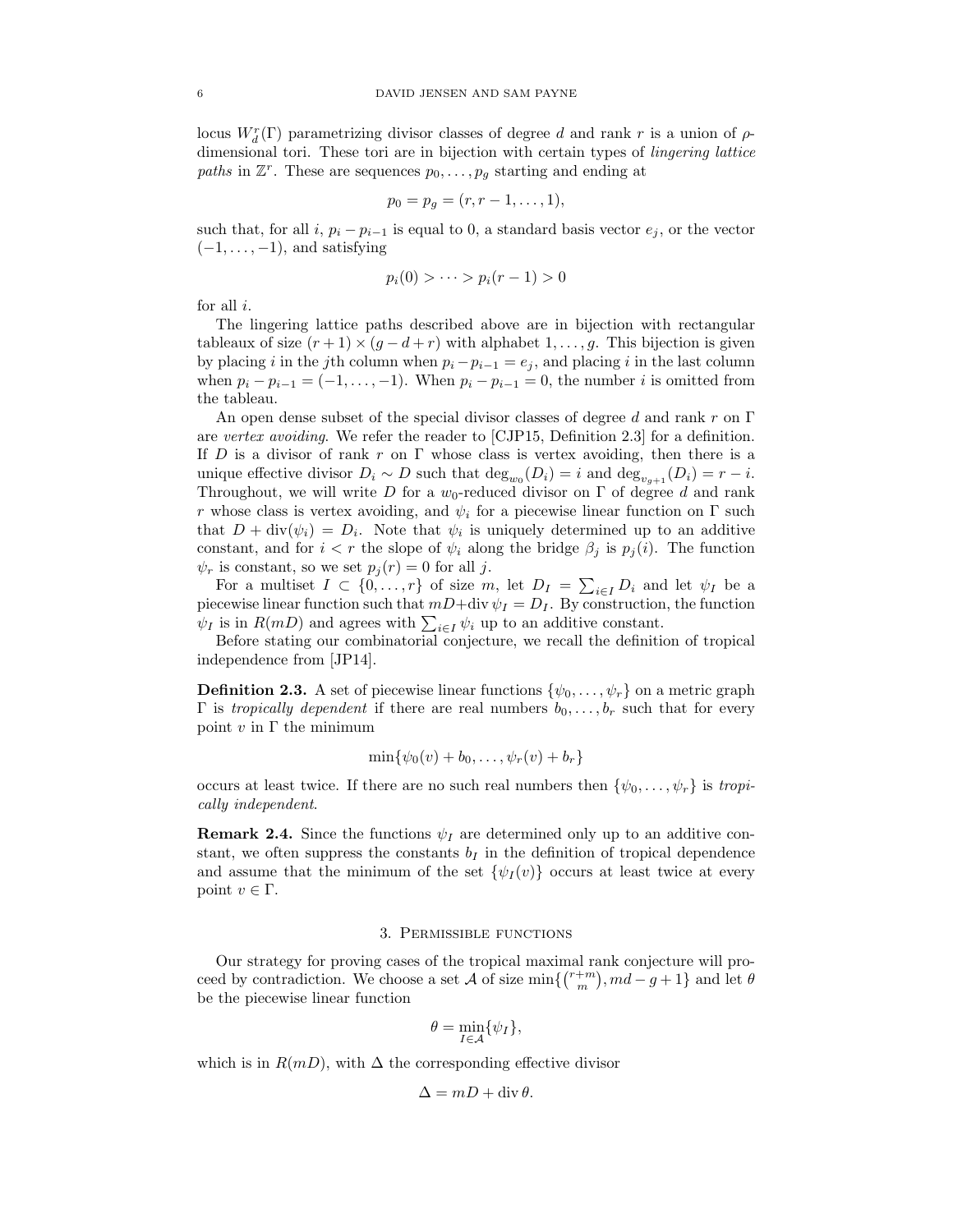We will assume that the minimum occurs everywhere at least twice and use this to deduce properties of the function  $\theta$  and the corresponding divisor  $\Delta$ , and ultimately obtain a contradiction.

For any function  $\psi \in PL(\Gamma)$ , we let  $\sigma_k \psi$  denote the slope of  $\psi$  at  $u_k$  going to the right. So, for example, we have

$$
\sigma_k \psi_I = \sum_{i \in I} p_k(i).
$$

For ease of notation, we write

$$
\sigma_i = \sigma_i \theta
$$
 and  $\delta_i = \deg(\Delta|_{\gamma_i}).$ 

The nonnegative integer vector  $\delta = (\delta_0, \ldots, \delta_{g+1})$  restricts the functions  $\psi_I$  that can obtain the minimum on a given loop of  $\Gamma$ , as observed in [JP15, Section 6]. Here we restate this observation in terms of the vector of slopes  $\sigma = (\sigma_0, \ldots, \sigma_{g+1})$ , which makes the following definition and its basic properties particularly transparent. We also give additional restrictions on functions that can obtain the minimum on a given block of loops, using condition (1) in Definition 2.1.

**Definition 3.1.** Let  $I \subset \{0, \ldots, r\}$  be a multiset of size m. We say that  $\psi_I$  is σ-permissible on  $\gamma_k^{\circ}$  if

$$
\sigma_{k-1}\psi_I \leq \sigma_{k-1}
$$
 and  $\sigma_k\psi_I \geq \sigma_k$ .

Similarly, we say that  $\psi_I$  is  $\sigma$ -permissible on a block  $\Gamma_{[\alpha s+1,(\alpha+1)s]}$  if

 $\sigma_{\alpha s}\psi_I \leq \sigma_{\alpha s}$  and  $\sigma_{(\alpha+1)s}\psi_I \geq \sigma_{(\alpha+1)s}$ .

Note that if a function  $\psi_I$  is  $\sigma$ -permissible on a block, then it must be  $\sigma$ permissible on some loop in that block. On the other hand,  $\psi_I$  may be  $\sigma$ -permissible on a loop without being  $\sigma$ -permissible on the block containing that loop. The following lemma shows that both conditions are necessary for a function to obtain the minimum at some point of a loop or block.

**Lemma 3.2.** If  $\psi_I(v) = \theta(v)$  for some  $v \in \gamma_k^{\circ}$  then  $\psi_I$  is  $\sigma$ -permissible on  $\gamma_k^{\circ}$ . Similarly, if  $\psi_I(v) = \theta(v)$  for some  $v \in \Gamma_{[\alpha s+1, (\alpha+1)s]}$  then  $\psi_I$  is  $\sigma$ -permissible on  $\Gamma_{[\alpha s+1,(\alpha+1)s]}$ .

Proof. The first statement is [JP15, Lemma 6.2]. The second statement follows by the same argument, using the fact that the bridges between blocks are much longer than the blocks themselves.  $\hfill \square$ 

A consequence of Lemma 3.2 is the following proposition, which controls the degree distribution of the divisor ∆.

Proposition 3.3. Suppose that the number t appears in the ith column of the tableau, and let  $\beta$  be the minimum multiplicity of i among multisets I such that  $\psi_I$ *obtains the minimum at some point of*  $\gamma_t^{\circ}$ . Then  $\delta_t \geq m - \beta$ .

Proof. It suffices to show that

$$
\sigma_t \leq \sigma_{t-1} + m \deg(D|_{\gamma_t}) + \beta - m.
$$

To see this, let I be a multiset such that i has multiplicity  $\beta$  in I, and  $\psi_I$  obtains the minimum at some point of  $\gamma_t^{\circ}$ . By Lemma 3.2,  $\psi_I$  is  $\sigma$ -permissible, so  $\sigma_t \leq \sigma_t \psi_I$ and  $\sigma_{t-1}(\psi_I) \leq \sigma_{t-1}$ . Since

$$
\sigma_t \psi_I = \sigma_{t-1} \psi_I + m \deg(D|_{\gamma_t}) + \beta - m,
$$

the proposition follows.

Proposition 3.3 can be seen as a generalization of [JP15, Proposition 5.2], which we reprove here.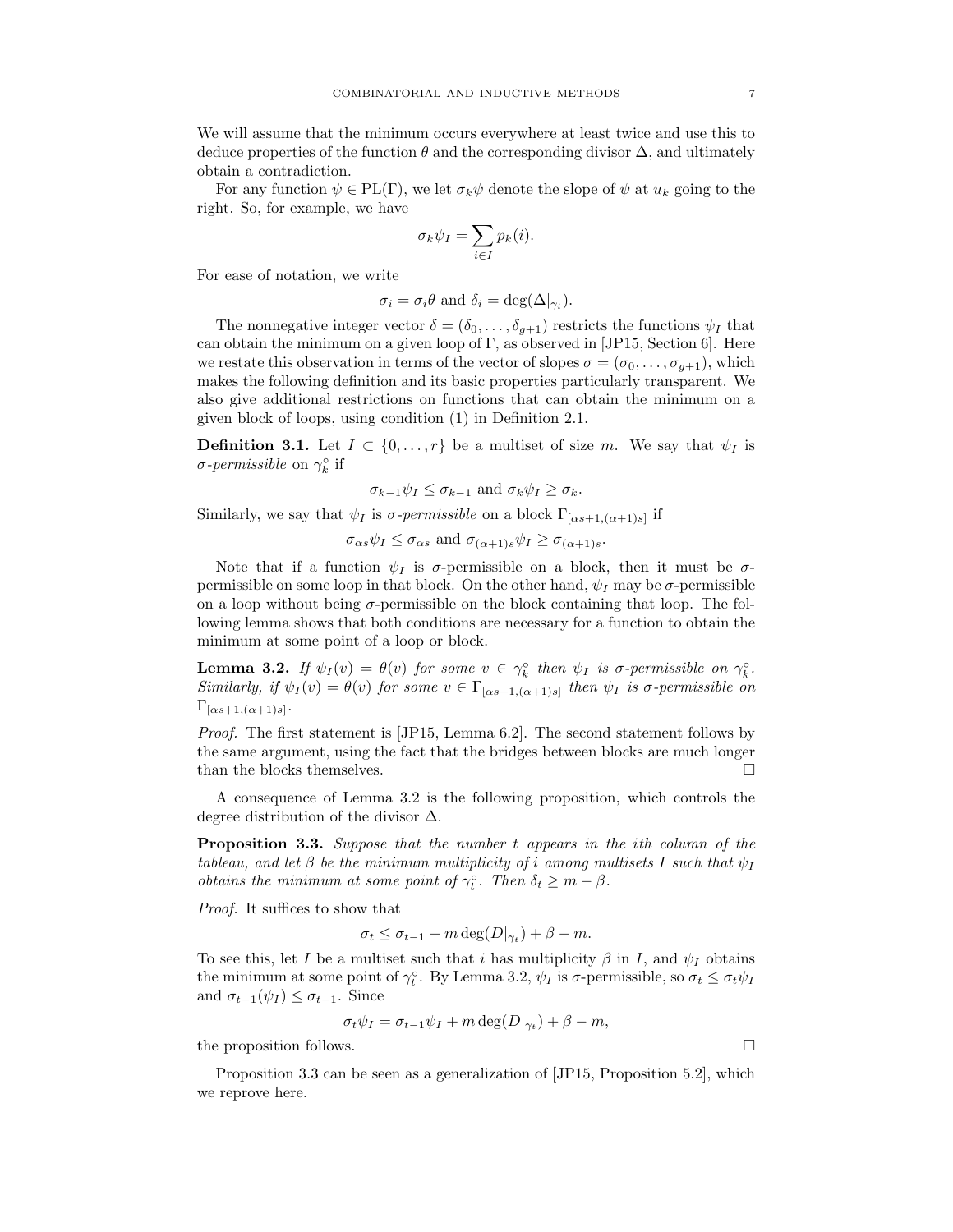**Corollary 3.4.** Suppose the minimum of  $\{\psi_I(v)\}_I$  occurs at least twice at every point v in  $\Gamma$ . Then  $\delta_t \geq 2$  for all t.

*Proof.* Suppose the minimum occurs at least twice at every point in Γ. Then we can choose  $\psi_I$  and  $\psi_J$  such that both obtain the minimum at  $u_{t-1}$ , and  $\sigma_{t-1}\psi_I =$  $\sigma_{t-1}\psi_J$ .

We now assume  $\delta_t \leq 1$  and proceed to find a contradiction. By Proposition 3.3, since  $\delta_t \leq 1$ , the multisets I and J, which have size m, must contain the value i with multiplicity at least  $m-1$ . In other words,  $I = \{i^{(m-1)}\alpha\}$  and  $J = \{i^{(m-1)}\beta\}$ for some  $\alpha \neq \beta$ . However,  $\sigma_{t-1}\psi_{\alpha} \neq \sigma_{t-1}\psi_{\beta}$ , and hence  $\sigma_{t-1}\psi_I \neq \sigma_{t-1}\psi_J$ , which contradicts the choice of  $\psi_I$  and  $\psi_J$ .

# 4. Inductive Methods

In this section, we show how to deduce new cases of the tropical maximal rank conjecture, of increasing genus, from any given case. This allows us to induct on the parameters and thereby prove the conjecture in a wide range of cases.

We first prove Theorem 1.1, which says that, when the tropical maximal rank conjecture holds for parameters  $(r, s, \rho, m)$  in the injective range, then it also holds for  $(r, s, \rho + 1, m)$  and  $(r, s + 1, \rho, m)$ .

*Proof of Theorem 1.1.* By assumption, there exists a divisor  $D$  on the chain of  $q$ loops of rank  $r$  and degree  $d$ , whose class is vertex avoiding, such that the set of all functions  $\psi_I$  is tropically independent. We first show that we can increase  $\rho$  by 1. It suffices to construct a divisor  $D'$  on the chain of  $g + 1$  loops of rank r and degree  $d+1$ , whose class is vertex avoiding, such that the set of all functions  $\psi_I$  is tropically independent.

We construct D' by specifying that  $D'|_{\Gamma_{[0,g]}} = D$ , and the last step of the corresponding lattice path is lingering, with the point of  $D'$  on  $\gamma_{g+1}^{\circ}$  in sufficiently general position so that the class of  $D'$  is vertex avoiding. Then, the restrictions of the functions  $\psi_I$  to  $\Gamma_{[0,g]}$  are tropically independent, so the functions themselves are tropically independent as well.

We now show that we can increase s by 1. It suffices to construct a divisor  $D'$ on a chain of  $q + r + 1$  loops or rank r and degree  $d + r$ , whose class is vertex avoiding, such that the set of all functions  $\psi_I$  is tropically independent. As before, we construct D' such that  $D'|_{\Gamma_{[0,g]}} = D$ , and now the last  $r+1$  steps of the lingering lattice path are, in order, in each of the coordinate directions. (This is equivalent to appending an extra row containing the numbers  $g+1, \ldots, g+r+1$  to the bottom of the tableau corresponding to  $D$ , as shown in Figure 5.) Again, the restrictions of the functions  $\psi_I$  to  $\Gamma_{[0,q]}$  are tropically independent, so the functions themselves are tropically independent as well.  $\Box$ 

We now prove Theorem 1.2, which says that, when  $r \geq s$  and the tropical maximal rank conjecture holds for parameters  $(r, s, \rho, m)$  in the surjective range, then it also holds for  $(r+1, s, \rho, m)$ .

*Proof of Theorem 1.2.* Let  $g' = g + s$  and  $d' = g + r + 1$ . By assumption, there exists a divisor  $D$  on the chain of g loops of rank r and degree d and a tropically independent set A of functions  $\psi_I$  of size

$$
|\mathcal{A}| = md - g + 1 = (md' - g' + 1) - ((m - 1)(s + 1) + 1).
$$

We construct a divisor  $D'$  on the chain of g' loops of rank  $r + 1$  and degree d' such that  $D'|_{\Gamma_{[s+1,g']} = D$ , and the first s steps in the lingering lattice path are all in the first coordinate direction. (This is equivalent to adding s to every entry of the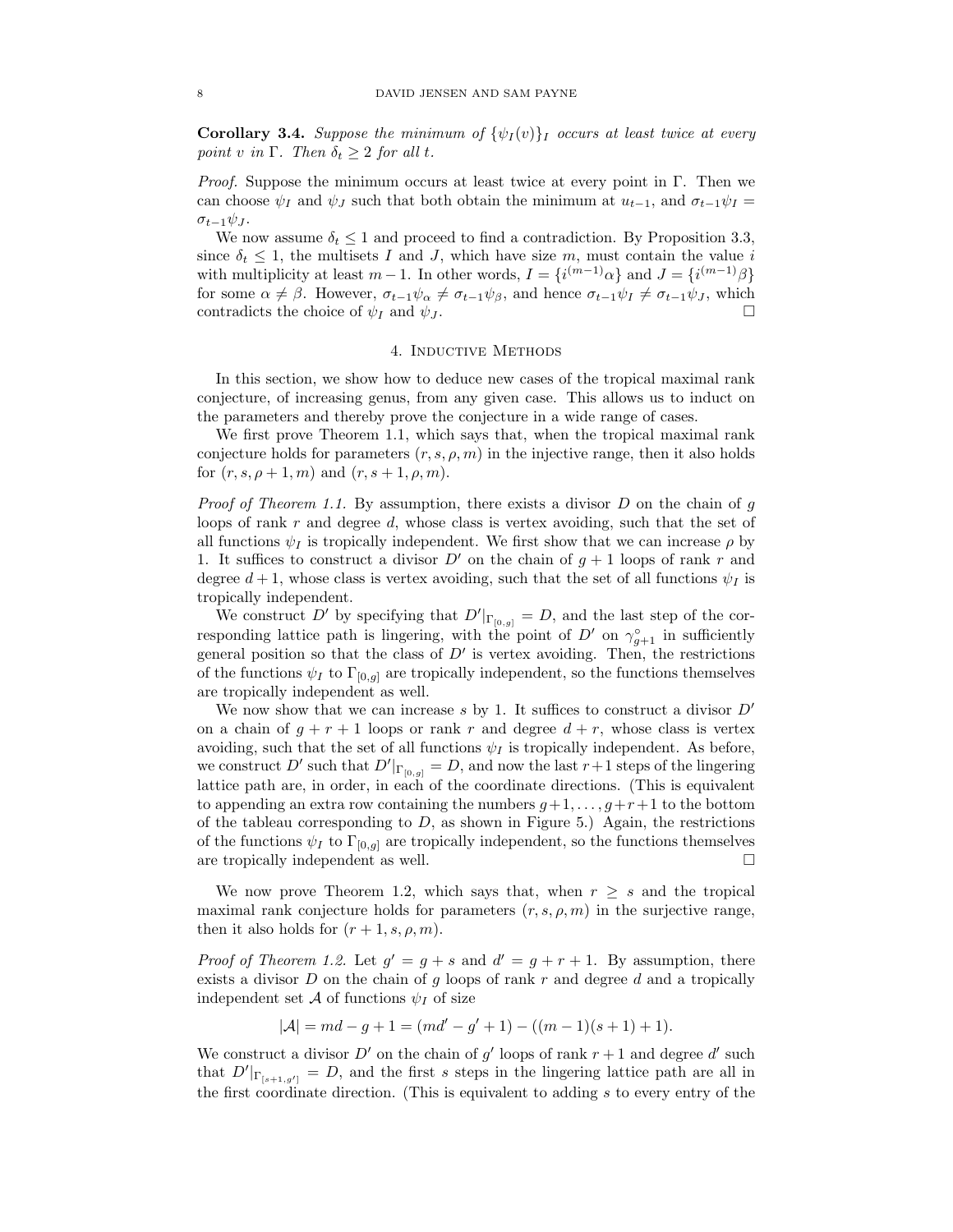| $\,1\,$        | 3<br>$\overline{5}$ |                | $\sqrt{ }$ |  |  |
|----------------|---------------------|----------------|------------|--|--|
| $\overline{2}$ | 6<br>$\overline{4}$ |                | 8          |  |  |
|                |                     |                |            |  |  |
| $\,1$          | $\sqrt{3}$          | $\overline{5}$ | $\sqrt{ }$ |  |  |
| $\overline{2}$ | $\overline{4}$      | 6              | 8          |  |  |
| 9              | 10                  | 11             | 12         |  |  |

FIGURE 5. The change in tableau when inducting on s in Theorem 1.1.

tableau corresponding to  $D$ , and then appending an extra column containing the numbers  $1, \ldots, s$  to the left of this tableau, as shown in Figure 6.)

|     | $\begin{array}{ c c c c c } \hline 2 & 5 \\ \hline \end{array}$ |                                           |  | $\begin{array}{c c} 1 & 3 \end{array}$ |             | $4 \mid 7$ |  |
|-----|-----------------------------------------------------------------|-------------------------------------------|--|----------------------------------------|-------------|------------|--|
| - 3 |                                                                 | $\begin{array}{ccc} \hline \end{array}$ 6 |  |                                        | $5 \t6 \t8$ |            |  |

FIGURE 6. The change in tableau when inducting on  $r$  Theorem 1.2.

We construct a set  $A'$  of  $md' - g' + 1$  functions on the chain of g' loops as follows. First, replace each function  $\psi_I \in \mathcal{A}$  with  $\psi_{I+1}$ , where  $I+1 = \{i+1|i \in I\}$ . Note that this is well defined, as we have increased the rank by 1. Now, append to the set A the function  $\psi_{0^{(m)}}$  and all functions of the form  $\psi_{0^{(k)}1^{(m-1-k)}\alpha}$ , where  $1 \leq k \leq m-1$  and  $1 \leq \alpha \leq s+1$ . Note that, since  $r \geq s$ , all of these functions exist. Moreover, this is precisely  $(m-1)(s+1)+1$  functions, so the set A' obtained by adding these functions has cardinality  $md' - g' + 1$ .

Now, suppose that the minimum of the functions  $\psi_I \in \mathcal{A}'$  occurs everywhere at least twice. On the bridge  $\beta_s$ , all  $(m-1)(s+1)+1$  of the added functions have distinct slopes, and all have slope larger than  $\sigma_s \psi_{1(m)} = m(r-1)$ , which is the largest possible slope among all functions  $\psi_{I+1}$  for  $\psi_I \in \mathcal{A}$ . It follows that the only functions that may obtain the minimum to the right of  $\beta_s$  are contained in the set A. By assumption, however, the functions in  $A$  are tropically independent on this subgraph, and the result follows.  $\Box$ 

Example 4.1. Figures 5 and 6 illustrate the change in tableaux for the inductive steps in Theorems 1.1 and 1.2, starting from the case  $(r, s, \rho, m) = (3, 2, 0, 3)$  to deduce the cases  $(3, 3, 0, 3)$  and  $(4, 2, 0, 3)$ , respectively. This is a rare case where  $\binom{r+m}{m} = md - g + 1$ , so it is in both the injective and surjective ranges (i.e. the maximal rank conjecture predicts  $\mu_m$  to be an isomorphism), and hence both theorems can be applied. Note, however, that some cases of the tropical maximal rank conjecture, such as  $(r, s, \rho, m) = (4, 3, 0, 3)$ , cannot be deduced from any cases of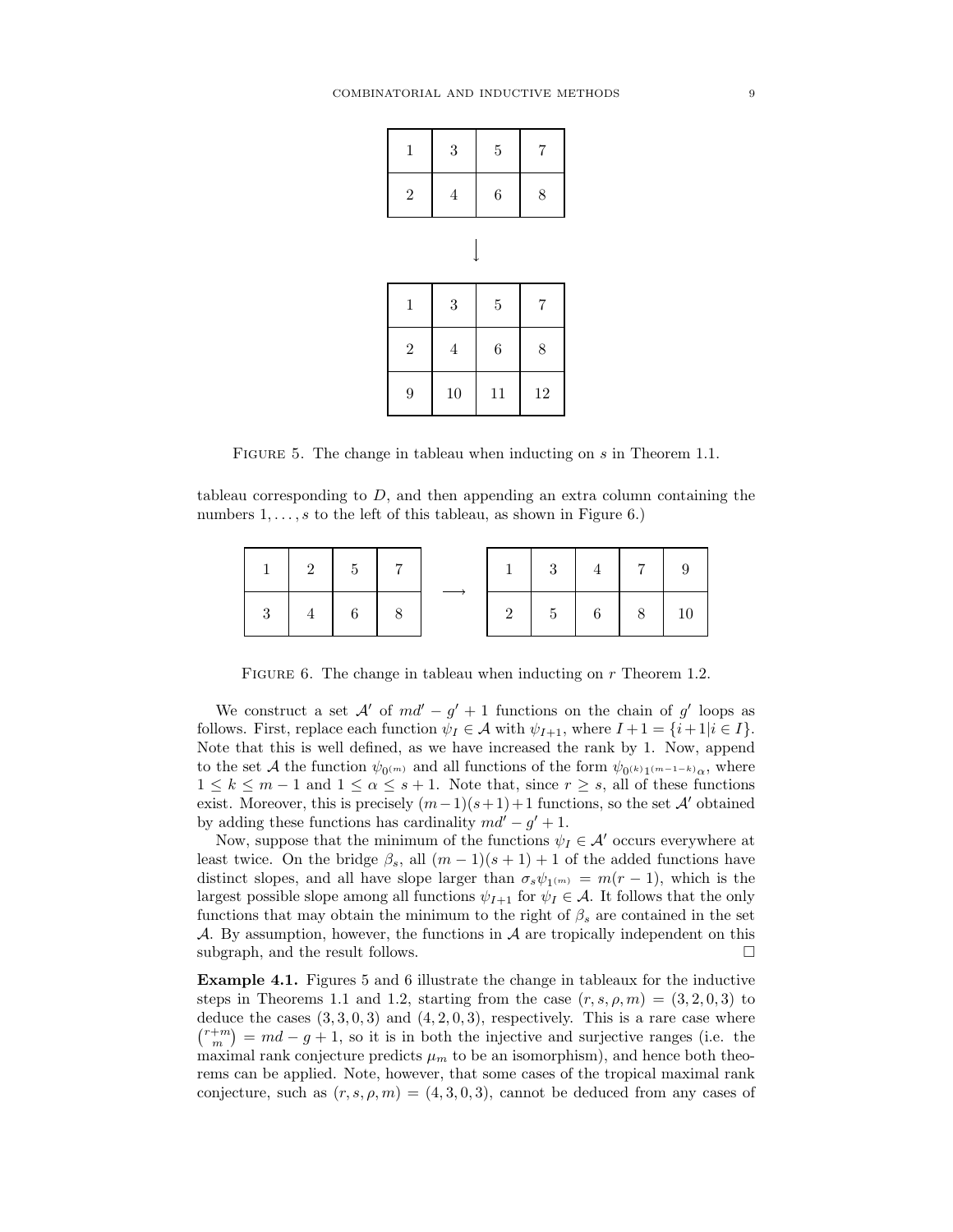smaller genus using Theorems 1.1 and 1.2, so additional arguments are required to handle these base cases. The case  $(r, s, \rho, m) = (4, 3, 0, 3)$  is proved in Theorem 1.3.

### 5. The Canonical Divisor

Max Noether's theorem states that, if X is a nonhyperelliptic curve and  $D = K_X$ is the canonical divisor, then the maps  $\mu_m$  are surjective for all m. This can be seen as a strong form of the maximal rank conjecture in the special case of the canonical divisor. The results of [JP15, §3] provide a new proof of this result for sufficiently general curves, by proving the tropical maximal rank conjecture for  $m = 2$  and using an algebraic geometry argument to deduce the classical maximal rank conjecture for  $m > 2$ . In this section, we give a purely combinatorial proof of Max Noether's theorem for a general curve, by showing that the tropical maximal rank conjecture holds for all m, in the case of the canonical divisor.

Proof of Theorem 1.6. Figure 7 illustrates the tableau corresponding to the canonical divisor. By Theorem 1.2, if the tropical maximal rank conjecture holds for  $r = g - 1$ ,  $s = 1$ , and  $\rho = 0$  then it also holds for  $r' = g$ ,  $s = 1$ , and  $\rho = 0$ . The smallest genus of a nonhyperelliptic curve is 3, so to prove the result by induction on g, it suffices to prove the base case  $g = 3$ .



FIGURE 7. The tableau corresponding to the canonical divisor.

Suppose  $g = 3$ . We must construct a set  $\mathcal{A}_m$  of  $4m - 2$  functions that are tropically independent on the chain of 3 loops. We let  $\mathcal{A}_2$  be the set of all functions  $\psi_{ij}$ , and define  $\mathcal{A}_m$  recursively as follows. For each function  $\psi_I \in \mathcal{A}_{m-1}$ , we let I' be the multiset obtained by adding an additional 1 to the multiset  $I$ , and include the function  $\psi_{I'}$  in  $\mathcal{A}_m$ . We then add to this set the 4 functions

$$
\psi_{0^{(m)}}, \psi_{0^{(m-1)}2}, \psi_{02^{(m-1)}}, \psi_{2^{(m)}}.
$$

We first show that the functions  $\psi_I \in \mathcal{A}_m$  are tropically independent. Suppose that the minimum  $\theta = \min_{\psi_I \in A_m} {\psi_I}$  occurs everywhere at least twice. Then at the point  $u_1$ , the minimum must be obtained by two functions with the same slope. Note that

$$
\sigma_1 \psi_{0^{(a)}1^{(b)}2^{(m-a-b)}} = 3a + b.
$$

We show, by induction on m, that the largest slope  $\sigma_1 \psi_I$  that is obtained twice among the functions  $\psi_I \in \mathcal{A}_m$  is m. To see this, first note that there is no multiset I of size  $m-1$  with  $\sigma_1 \psi_I = 3m-1$ . It follows that  $\psi_{0(m-1)2}$  is the only function in A with  $\sigma_1 \psi_I = 3m$ . From this we see that the largest slope  $\sigma_1 \psi_I$  that is obtained twice among the functions  $\psi_I \in \mathcal{A}_m$  is either  $\sigma_1 \psi_{02^{(m-1)}} = 3$  or is obtained by two functions of the form  $\psi_{I'}$  for  $\psi_I \in \mathcal{A}_{m-1}$ . The claim then follows by induction on m. Thus,  $\sigma_1 \leq m$ .

Similarly, we have

$$
\sigma_2 \psi_{0^{(a)}1^{(b)}2^{(m-a-b)}} = 3a + 2b.
$$

It follows that there is no multiset I of size  $m-1$  with  $\sigma_2\psi_I = 1$ . Therefore,  $\psi_{02(m-1)}$  is the only function in A with  $\sigma_2\psi_I = 2$ . From this we see that the smallest slope  $\sigma_2\psi_I$  that is obtained twice among functions  $\psi_I \in \mathcal{A}_m$  is either  $\sigma_2\psi_{0^{(m-1)}2} = 3(m-1)$  or is obtained by two functions of the form  $\psi_{I'}$  for  $\psi_I \in \mathcal{A}_{m-1}$ .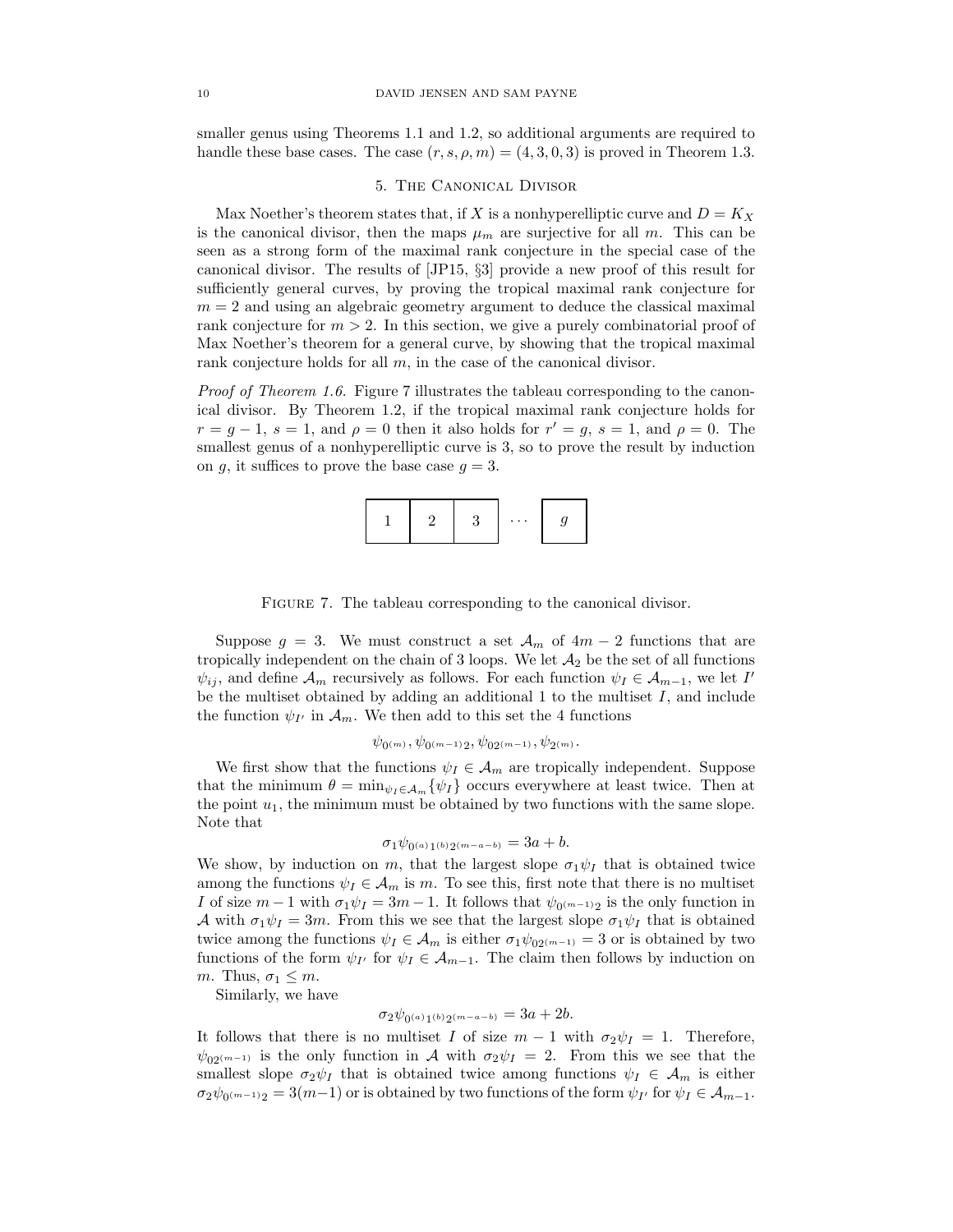It follows by induction on m that the smallest slope  $\sigma_2\psi_I$  that is obtained twice among functions  $\psi_I \in \mathcal{A}_m$  is  $2m$ . Thus,  $\sigma_2 \geq 2m$ .

We therefore see that  $\sigma_2 \ge \sigma_1+m$ . But by Proposition 3.3, this is impossible.  $\Box$ 

## 6. Proof of Theorem 1.3

In this section, we prove Theorem 1.3. Throughout, our tableau will be the one in which the numbers  $1, 2, \ldots, s$  appear in the first column,  $s + 1, s + 2, \ldots, 2s$ appear in the second column, and so on. We let  $D$  be the corresponding divisor on the generic chain of loops. Our goal is to find a set A of functions  $\psi_{ijk}$  of size  $|\mathcal{A}| = \min\left\{ {r+3 \choose 3}, 3d-g+1 \right\}$  that are tropically independent.

After we choose the set  $A$ , we will suppose that the minimum

$$
\min_{\psi_{ijk}\in\mathcal{A}}\{\psi_{ijk}\}\
$$

occurs everywhere at least twice, and let  $\theta$  denote this minimum. We let  $\Delta$  =  $div(\theta) + 3D$  be the divisor corresponding to the function  $\theta$ . By Proposition 3.3, we see that

$$
\delta_t := \deg(\Delta|_{\gamma_t}) \ge 2 \ \forall t.
$$

Equivalently, we have

$$
\sigma_t \leq \sigma_{t-1} + 1 \,\forall t \leq rs.
$$

Moreover, equality can hold only if, for all functions  $\psi_{ijk}$  obtaining the minimum on  $\gamma_t$ , at least one of i, j, k is equal to t.

To show that the functions  $\psi_{ijk} \in \mathcal{A}$  are tropically independent, we will proceed from left to right across the graph, bounding the slope of  $\theta$  on the long bridges  $\beta_{\alpha s}$ between the blocks. Before choosing the set  $A$ , we treat the first two blocks and the last two blocks separately, in the following two lemmas.

**Lemma 6.1.** If 
$$
r \leq s+1
$$
, we have  $\sigma_s \leq 3r + s - 4$ . Similarly,  $\sigma_{rs} \geq 2s + 4$ .

*Proof.* Since  $r \leq s+1$ , every function of the form  $\psi_{00\alpha}$  has larger slope on  $\beta_s$  than any function not of this form. It follows that the largest slope that is obtained by two or more of the functions  $\psi_{ijk}$  on  $\beta_s$  is

$$
3r + s - 4 = (r + s) + (r - 1) + (r - 3) = (r + s) + (r - 2) + (r - 2).
$$

It follows that  $\sigma_s \leq 3r + s - 4$ . A symmetric argument shows that  $\sigma_{rs} \geq 2s + 4$ .  $\Box$ 

Lemma 6.2. If  $r \leq s+1$ , we have  $\sigma_{2s} \leq 3r+s-5$ . Similarly,  $\sigma_{(r-1)s} \geq 2s+5$ .

*Proof.* We first show that  $\sigma_{2s} \leq 3r + s - 4$ . We do this in two cases. First, suppose that the minimum at some point of  $\beta_s$  is obtained by a function  $\psi_{ijk}$  where none of  $i, j, k$  is equal to 1. Then, since  $\sigma_s \psi_{ijk} = \sigma_{2s} \psi_{ijk}$ , by Lemma 3.2, we have  $\sigma_{2s} \leq \sigma_s$ . By Lemma 6.1, it follows that  $\sigma_{2s} \leq 3r + s - 4$ .

Now, suppose conversely that, for each function  $\psi_{ijk}$  obtaining the minimum along  $\beta_s$ , at least one of i, j, k is equal to 1. Since the minimum occurs at least twice, there must be two such functions that have the same slope at  $u_s$ . We see that the largest slope that can be obtained more than once by functions involving 1 is

$$
3r - 5 = \sigma_s \psi_{113} = \sigma_s \psi_{122}.
$$

Since  $\sigma_t \leq \sigma_{t-1} + 1$  for all t, it follows that  $\sigma_{2s} \leq 3r + s - 4$ .

To see that this inequality is strict, note that there is only one function  $\psi_{ijk}$ with  $\sigma_{2s}\psi_{ijk} = 3r + s - 4$ , namely  $\psi_{022}$ . It follows that  $\sigma_{2s} < 3r + s - 4$ . That  $\sigma_{(r-1)s} \geq 2s + 5$  follows by a symmetric argument.

We now prove Theorem 1.3 in the injective case.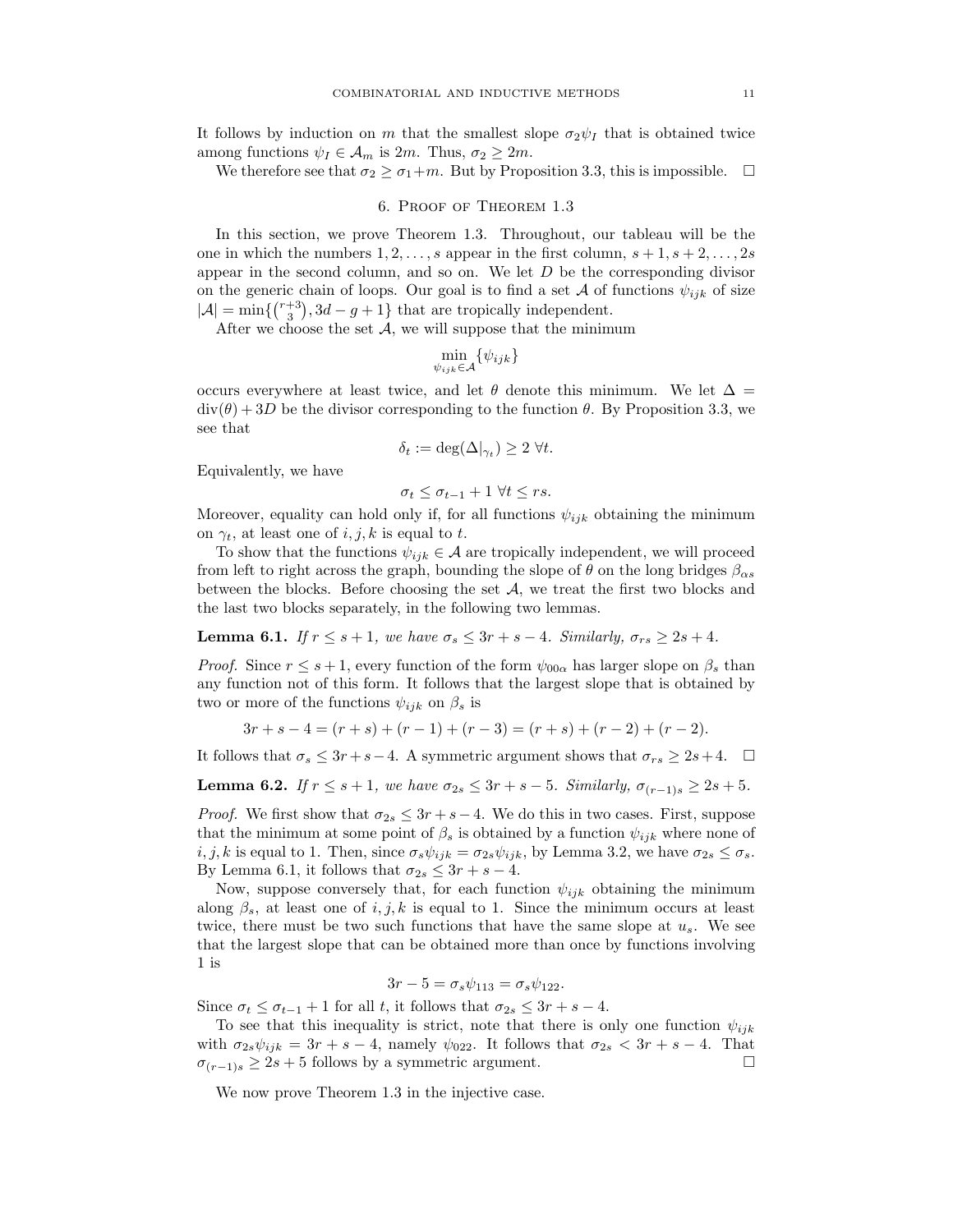*Proof of part (1) of Theorem 1.3.* Our goal is to show that, if  $s \geq \frac{r^2}{4}$  $\frac{1}{4}$ , then the full set of functions  $\psi_{ijk}$  is tropically independent. We show that  $\sigma_{\alpha s} \leq 3r + s - 2\alpha$ for all  $\alpha \leq r$ . We prove this by induction on  $\alpha$ , the cases  $\alpha = 1, 2$  being Lemmas 6.1 and 6.2. Suppose that  $\sigma_{\alpha s} \leq 3r + s - 2\alpha$ , and for contradiction assume that  $\sigma_{(\alpha+1)s} > 3r + s - 2\alpha - 2$ . Then any function  $\psi_{ijk}$  obtaining the minimum on  $\Gamma_{\left[\alpha s+1, \left(\alpha+1\right)s\right]}$  must satisfy

$$
\sigma_{\alpha s}\psi_{ijk} \leq 3r + s - 2\alpha
$$
 and  $\sigma_{(\alpha+1)s}\psi_{ijk} > 3r + s - 2\alpha - 2$ .

Note that, if none of  $i, j, k$  are equal to  $\alpha$ , then either

$$
\sigma_{\alpha s} \psi_{ijk} \ge 2(r - \alpha + s) > 3r + s - 2\alpha,
$$

or

$$
\sigma_{(\alpha+1)s}\psi_{ijk} \le r + s + 2(r - \alpha - 1) = 3r + s - 2\alpha - 2.
$$

It follows that at least one of i, j, k must be equal to  $\alpha$ . Moreover, since  $3r +$  $s - 2\alpha < 2r + 2s - 2\alpha$ , at most one of i, j, k can be smaller than  $\alpha$ , and since  $3r + s - 2\alpha - 2 > 3r + s - 3\alpha - 2$ , at most one of  $i, j, k$  can be larger than  $\alpha$ . In other words, for each function  $\psi_{ijk}$  that obtains the minimum at some point of  $\Gamma_{[\alpha s+1,(\alpha+1)s]}$ , we may assume after reordering that  $i \leq \alpha$ ,  $j = \alpha$ , and  $k \geq \alpha$ . Note that the number of such triples is  $(\alpha + 1)(r + 1 - \alpha)$ , which is maximized when  $\alpha = \frac{r}{2}$ , in which case it is equal to  $\frac{(r+2)^2}{4}$ .

We now show that the restrictions of these functions to  $\Gamma_{[\alpha s+1,(\alpha+1)s]}$  are tropically independent. Note that all of these functions contain  $\psi_j = \psi_\alpha$  as a summand, so it suffices to show that the functions  $\psi_{ik} = \psi_{ijk} - \psi_j$  are tropically independent. We write

$$
\theta_{\alpha} = \min \{ \psi_{ik} |_{\Gamma_{[\alpha s+1, (\alpha+1)s]}} \}.
$$

For  $r - \alpha + s \leq \sigma \leq (r + s) + (r - \alpha)$ , let  $\Gamma_{\sigma}$  denote the union of the loops  $\gamma_t \subset \Gamma_{[\alpha s+1,(\alpha+1)s]}$  for which  $\sigma_{t-1}\theta_\alpha = \sigma$ . If no such t exists, let  $\Gamma_\sigma$  be a segment of the bridge between  $\Gamma_{\sigma+1}$  and  $\Gamma_{\sigma-1}$ . Let  $\mathcal{A}_{\sigma}$  be the set of functions  $\psi_{ik}$  that are permissible on  $\Gamma_{\sigma}$ . If  $\Gamma_{\sigma}$  has positive genus  $g(\Gamma_{\sigma})$ , then by a minor variant of [JP15, Proposition 7.6], we see that

$$
|\mathcal{A}_{\sigma}| > g(\Gamma_{\sigma}) + 1.
$$

Since the slopes  $\sigma_t \theta_\alpha$  do not increase and the slopes  $\sigma_t \psi_{ik}$  do not decrease, we see that  $\mathcal{A}_{\sigma} \cap \mathcal{A}_{\sigma'} = \emptyset$  for  $\sigma \neq \sigma'$ . Moreover, by considering the functions  $\psi_{ik}$  where neither i nor k is equal to  $\alpha$ , we see that  $\mathcal{A}_{\sigma} \neq \emptyset$  for all  $\sigma$ . It follows that

$$
|\bigcup_{\sigma=r-\alpha+s}^{(r+s)+(r-\alpha)}\mathcal{A}_{\sigma}|\geq \sum_{\sigma=r-\alpha+s}^{(r+s)+(r-\alpha)}|\mathcal{A}_{\sigma}|>\sum_{\sigma=r-\alpha+s}^{(r+s)+(r-\alpha)}(g(\Gamma_{\sigma})+1)=s+r+1.
$$

By assumption, however, we have

$$
s + r + 1 \ge \frac{r^2}{4} + (r + 1) = \frac{(r + 2)^2}{4},
$$

a contradiction.

We therefore see that  $\sigma_{rs} \leq r + s$ . But by Proposition 3.3 we have

$$
\sigma_t \le \sigma_{t-1} - 2 \text{ for } rs < t \le (r+1)s,
$$

so  $\sigma_{(r+1)s} \leq r - s < 0$ , a contradiction.

And now we prove Theorem 1.3 in the surjective case.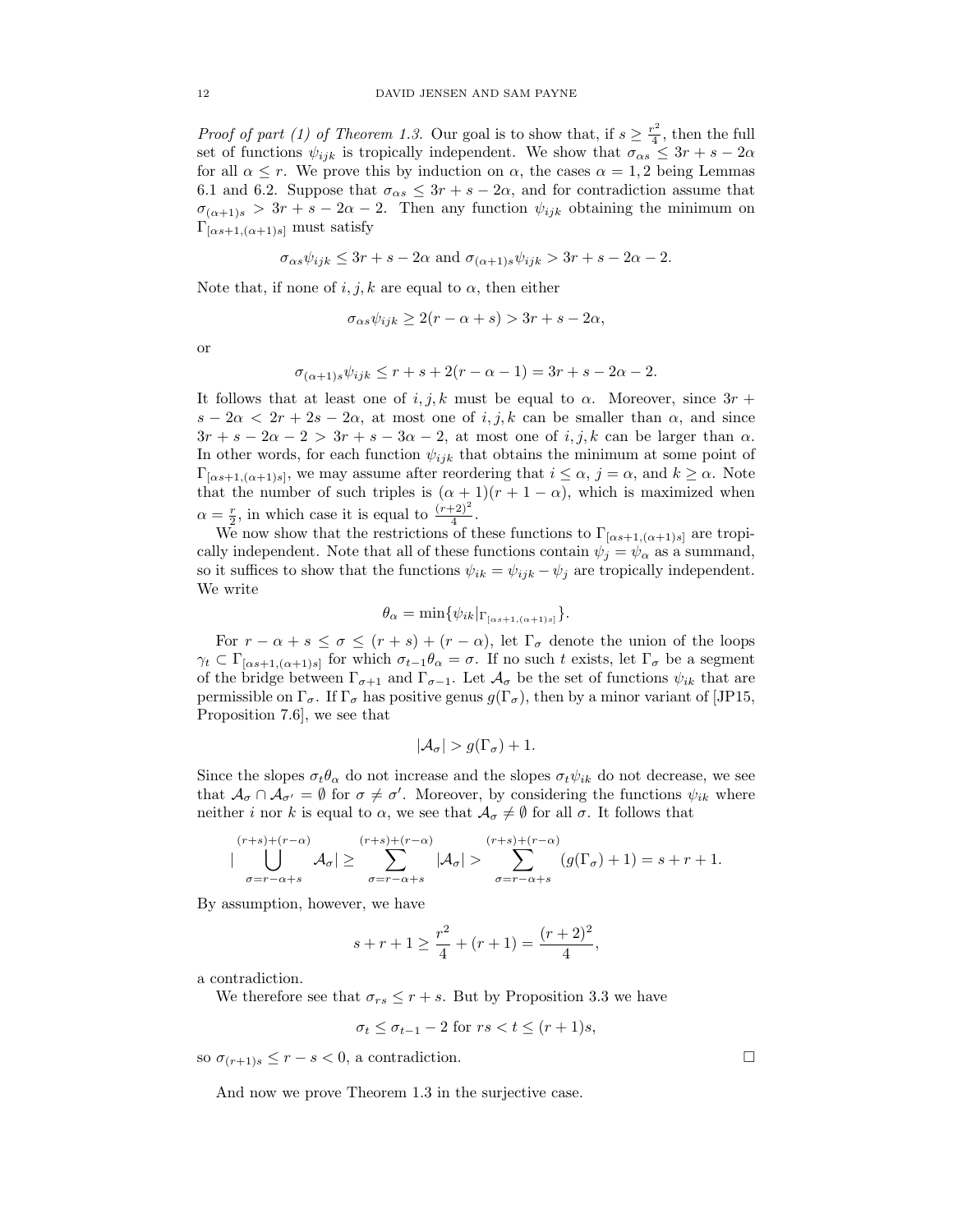Proof of part (2) of Theorem 1.3. We first consider the case  $s = r - 1$ ,  $\rho = 0$ ,  $m = 3$ . Note that

$$
3d - g + 1 = 2g + 3r - 3s + 1
$$
  
= 2(r<sup>2</sup> + 1) =  $\binom{r+3}{3}$  -  $\binom{r-1}{3}$ .

We let A be the set of functions  $\psi_{ijk}$  such that at least one of i, j, k is equal to 0, 1,  $r-1$ , or r. The above computation shows that  $|\mathcal{A}| = 3d - g + 1$ , as desired. It suffices to show that the functions  $\psi_{ijk} \in \mathcal{A}$  are tropically independent.

We will show that, for all  $\alpha$  in the range  $1 \leq \alpha < r - 1$ , we have  $\sigma_{(\alpha+1)s} \leq$  $4r-4-2\alpha$ . As a consequence, we see that  $\sigma_{(r-1)s} \leq 2r$ , contradicting the second part of Lemma 6.2. We prove this by induction on  $\alpha$ , the case  $\alpha = 1$  being the first part of Lemma 6.2.

We first show that  $\sigma_{(\alpha+1)s} \leq 4r - 2 - 2\alpha$ . By induction, we know that  $\sigma_{\alpha s} \leq$  $4r-2-2\alpha$ . Recall that the slope of  $\theta$  may increase by at most 1 from one bridge to the next. If  $\sigma_{(\alpha+1)s} > 4r - 2 - 2\alpha$ , then there must be a t such that

$$
\sigma_{\alpha s+t} = \sigma_{\alpha s+t-1} + 1 = 4r - 1 - 2\alpha.
$$

By Lemma 3.2, all of the functions  $\psi_{ijk}$  obtaining the minimum on  $\gamma_t^{\circ}$  must have at least one of i, j, k equal to  $\alpha$ , and since no 2 functions have identical restrictions to  $\gamma_t^{\circ}$ , there must be at least 3 such functions. By construction of the set A, however, no such set of 3 functions exists. It follows that  $\sigma_{(\alpha+1)s} \leq 4r - 2 - 2\alpha$ .

Now, we note that there is only one function  $\psi_{ijk}$  with  $\sigma_{(\alpha+1)s}\psi_{ijk} = 4r-3-2\alpha$ , and only one with  $\sigma_{(\alpha+1)s}\psi_{ijk} = 4r - 2 - 2\alpha$ . To see this, note that if j and k are greater than  $\alpha$ , then

$$
\sigma_{(\alpha+1)s}\psi_{ijk} \le (2r-1) + 2(r - \alpha - 1) = 4r - \alpha - 3,
$$

with equality if and only if  $i = 0$ ,  $j = k = \alpha + 1$ . Similarly, if i and j are less than or equal to  $\alpha$ , then

$$
\sigma_{(\alpha+1)s}\psi_{ijk} \ge 2(2r - \alpha - 1) = 4r - 2\alpha - 2,
$$

with equality if and only if  $i = j = \alpha$ ,  $k = r$ . It follows that  $\sigma_{(\alpha+1)s} \leq 4r - 4 - 2\alpha$ .

Finally, by Theorem 1.2, we see that the tropical maximal rank conjecture therefore holds for  $r \geq s + 1$ ,  $\rho = 0$ , and  $m = 3$  by induction on r.

# 7. Divisors of Small Rank

A consequence of Theorem 1.1 is that, for fixed r and m, it suffices to prove the tropical maximal rank conjecture for finitely many s and  $\rho$ . In this section, we use this observation to prove the tropical maximal rank conjecture for  $m = 3$  and  $r \leq 4$ . We also prove the case  $m = 3$ ,  $r = 5$ ,  $\rho = 0$ . We hope that the examples in this section will illuminate some of the additional complexities that arise when we move beyond the cases explored in the earlier sections, while simultaneously suggesting that the tropical maximal rank conjecture should hold far more generally.

7.1. **Rank 3.** Fix  $r = 3$  and  $m = 3$ . By Theorem 1.3, the tropical maximal rank conjecture holds for  $s = 2$  and  $\rho = 0$ . Since

$$
\binom{3+3}{3} = 3 \cdot 9 - 8 + 1,
$$

we can use Theorem 1.1 to conclude that the tropical maximal rank conjecture holds for all  $s \geq 2$ ,  $\rho \geq 0$ . It therefore suffices to consider the cases where  $s = 1$ . When  $s = 1$  and  $\rho = 0$ , the tropical maximal rank conjecture holds by Theorem 1.6.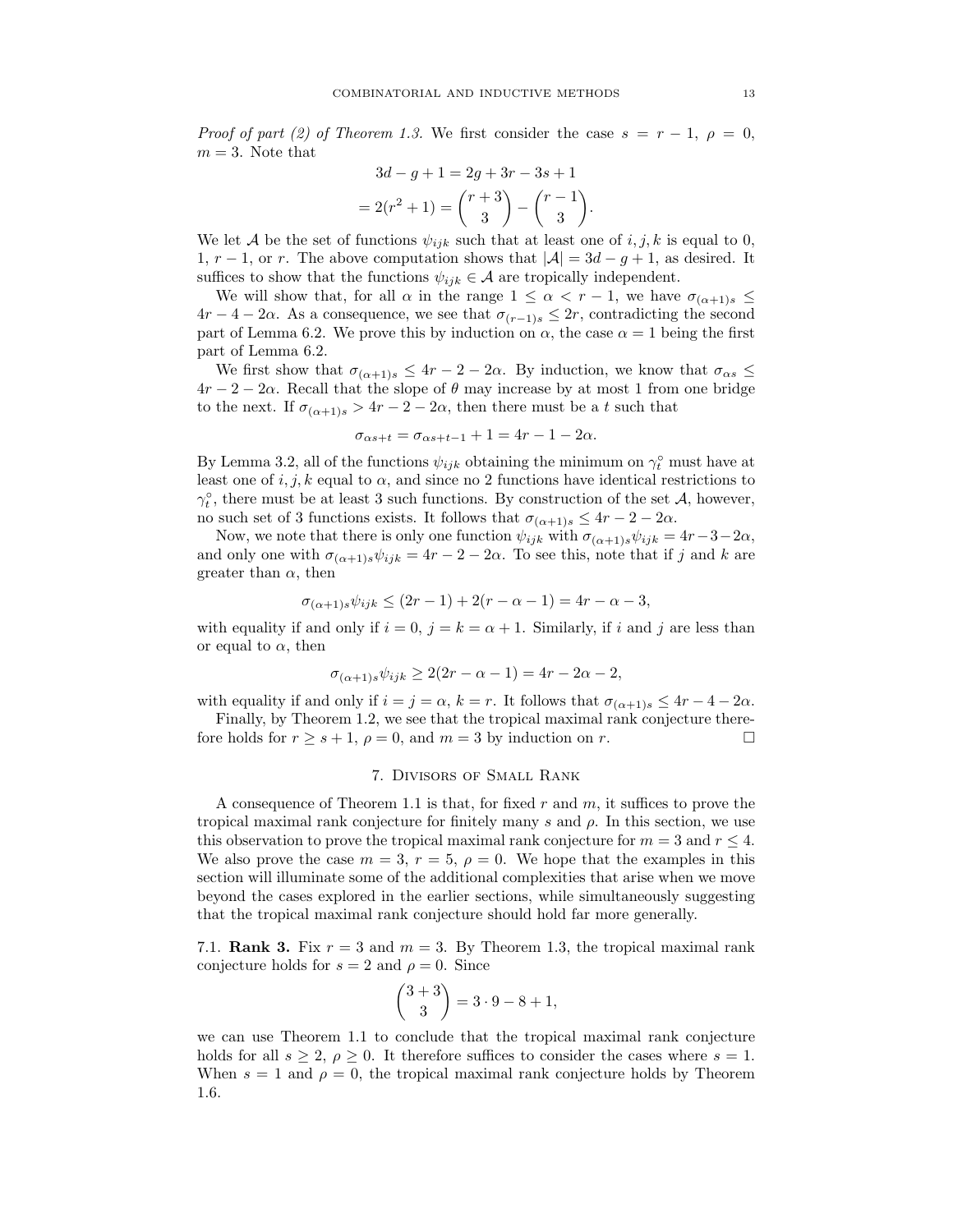Let us consider the case  $s = 1, \rho = 1$  in detail. In this case, consider the tableau pictured in Figure 8, and let A be the set of all functions  $\psi_{ijk}$  other than

$$
\psi_{003}, \psi_{023}, \psi_{033}
$$

We show that the set  $A$  is tropically independent. To see this, suppose that the minimum min $\{\psi_{ijk}\}$  occurs everywhere at least twice, and let  $\theta$  denote this minimum. The largest slope  $\sigma_1 \psi_{ijk}$  that is obtained at least twice among functions  $\psi_{ijk} \in \mathcal{A}$  is

$$
\sigma_1 \psi_{013} = \sigma_1 \psi_{022} = \sigma_1 \psi_{111} = 6.
$$

It follows that  $\sigma_1 \leq 6$ . If  $\sigma_2 \geq 6$ , then the three functions listed above are precisely the  $\sigma$ -permissible functions on  $\gamma_2^{\circ}$ . One can check, however, that the restrictions of these three functions to  $\gamma_2^{\circ}$  are tropically independent, and thus  $\sigma_2 < 6$ . We then see that, if  $\psi_{ijk} \in \mathcal{A}$  obtains the minimum at some point of  $\Gamma_{[3,5]}$ , then none of i, j, or k is equal to 0. That the restrictions of these functions to  $\Gamma_{[3,5]}$  are tropically independent follows from Theorem 1.6.

|--|--|--|

FIGURE 8. The case  $r = 3$ ,  $s = 1$ ,  $\rho = 1$ .

The cases where  $\rho = 2$  or  $\rho = 3$  follow by a similar argument. In the first case, we consider the tableau depicted in Figure 9, and let  $A$  be the set of all functions  $\psi_{ijk}$  other than  $\psi_{003}$ . In the second case, we consider the tableau depicted in Figure 10 and let A be the full set of functions  $\psi_{ijk}$ . Finally, using Theorem 1.1 to argue by induction from the base case  $\rho = 3$ , we see that the tropical maximal rank conjecture holds for  $s = 1$  and all  $\rho \geq 3$ . We therefore see that the maximal rank conjecture for cubics holds when  $r = 3$ .

|--|

FIGURE 9. The case  $r = 3$ ,  $s = 1$ ,  $\rho = 2$ .

|--|--|--|--|

FIGURE 10. The case  $r = 3$ ,  $s = 1$ ,  $\rho = 3$ .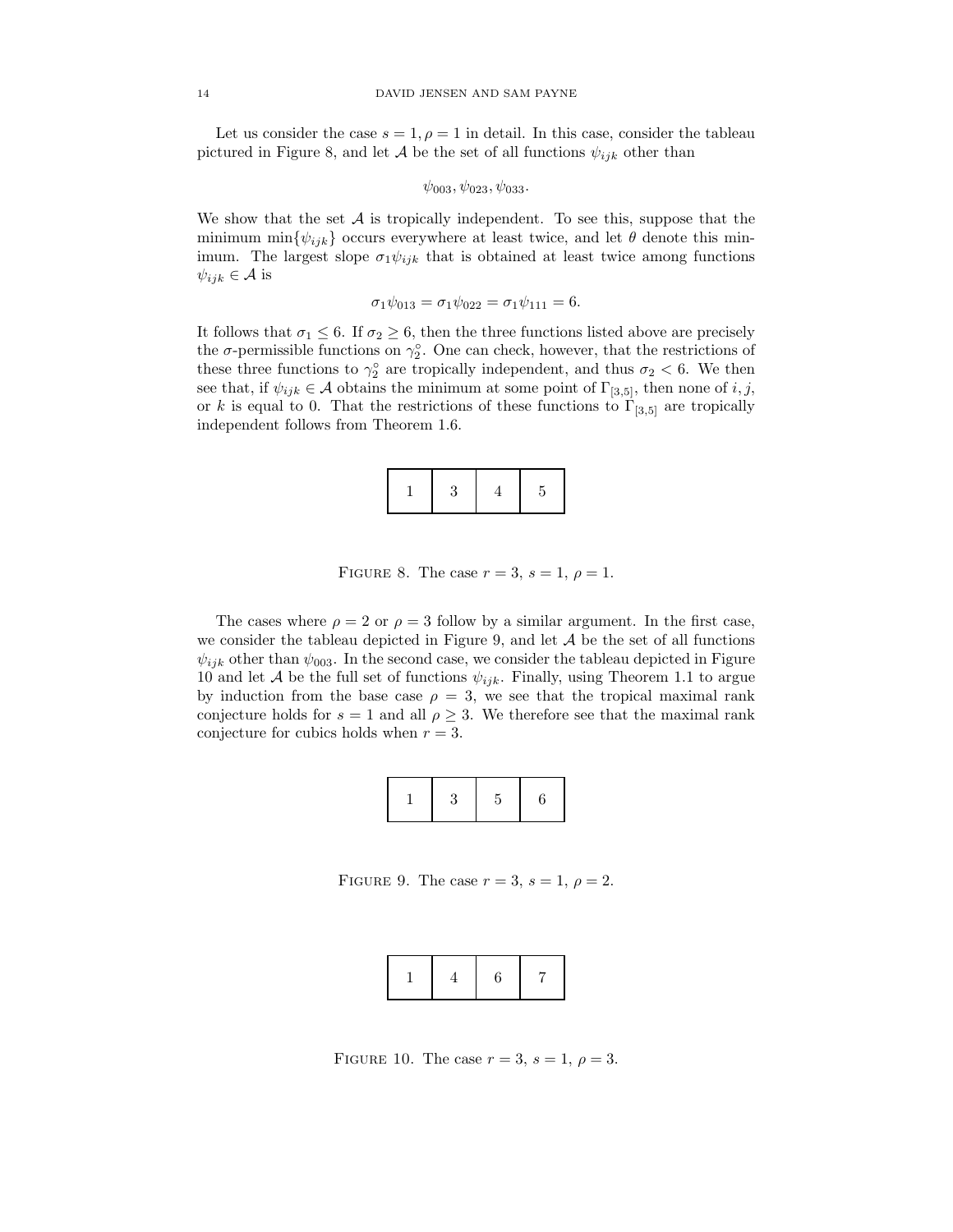7.2. **Rank 4.** Now fix  $r = 4$  and  $m = 3$ . By part (1) of Theorem 1.3, the tropical maximal rank conjecture holds for  $s \geq 4$  and all  $\rho \geq 0$ . Similarly, by part (2) of Theorem 1.3, the tropical maximal rank conjecture holds for  $s \leq 3$  and  $\rho = 0$ . So it suffices to consider the cases where  $s \leq 3$  and  $\rho > 0$ . Moreover, if the tropical maximal rank conjecture holds for some pair  $(s, \rho)$  satisfying  $7s + 2\rho \geq 22$ , then by Theorem 1.1, it holds for all larger values of s and  $\rho$ . It therefore suffices to consider the following pairs:

 $(1, 1), (1, 2), (1, 3), (1, 4), (1, 5), (1, 6), (1, 7), (1, 8), (2, 1), (2, 2), (2, 3), (2, 4), (3, 1).$ 

To examine each of these cases individually would be somewhat tedious, so we will focus on just one, the case where  $s = 3$  and  $\rho = 1$ . In this case, consider the tableau pictured in Figure 11. We adjust the edge lengths so that the middle block has genus 4. That is, rather than setting the bridges  $\beta_t$  to be longer when t is a multiple of 3, we instead specify the bridges  $\beta_3$ ,  $\beta_6$ ,  $\beta_{10}$ , and  $\beta_{13}$  to be longer than the others. Suppose that the minimum  $\min\{\psi_{ijk}\}$  occurs everywhere at least twice, and let  $\theta$  denote this minimum.

|                | 4       | 7 | 11 | 14 |
|----------------|---------|---|----|----|
| $\overline{2}$ | $\bf 5$ | 8 | 12 | 15 |
| 3              | 6       | 9 | 13 | 16 |

FIGURE 11. The case  $r = 4$ ,  $m = 3$ ,  $s = 3$ ,  $\rho = 1$ .

Following the proof of part (1) of Theorem 1.3, we see that  $\sigma_3 \leq 13$  and consequently  $\sigma_6 \leq 11$ . As in the same proof, if  $\sigma_{10} > 9$ , then the only  $\sigma$ -permissible functions on the block  $\Gamma_{[7,10]}$  are of the form  $\psi_{ij2}$ , where  $i \leq 2$  and  $j \geq 2$ . Note that there are 9 such functions. This is one larger than the bound  $s + r + 1$  obtained in the proof of Theorem 1.3, but because we have also increased the genus of the block by one, the same argument shows that these 9 functions have tropically independent restrictions to the block. It follows that  $\sigma_{10} \leq 9$ . Continuing to follow the proof of Theorem 1.3, we see that  $\sigma_{13} \leq 7$ , and thus  $\sigma_{16} \leq 1$ . This is a contradiction, because there is only one function  $\psi_{ijk}$  with  $\sigma_{16}\psi_{ijk} = 1$ , and only one with  $\sigma_{16}\psi_{ijk} = 0$ .

In a similar way, we can prove the tropical maximal rank conjecture for  $r = 4$ ,  $m = 3$ , and all s and  $\rho$ .

7.3. Rank 5. Now fix  $r = 5$  and  $m = 3$ . This is the first case where not all of the  $\rho = 0$  cases are covered by Theorem 1.3. We will show that the tropical maximal rank conjecture for cubics holds when  $r = 5$  and  $\rho = 0$ . More specifically, part (2) of Theorem 1.3 shows that the tropical maximal rank conjecture holds for  $s \leq 4$ and  $\rho = 0$ , whereas part (1) shows that the tropical maximal rank conjecture for cubics holds for  $s \geq 7$  and all  $\rho \geq 0$ . We now consider the case where  $r = s = 5$ and  $\rho = 0$ . Note that, by Theorem 1.1, this implies the cases where  $r = 5$ ,  $s \ge 5$ , and  $\rho > 0$ . In particular, it implies the remaining  $\rho = 0$  case, that of  $s = 6$ .

Again, we consider the rectangular tableau with 6 columns and 5 rows, in which the numbers  $1, 2, \ldots, 5$  appear in the first column,  $6, 7, \ldots, 10$  appear in the second column, and so on. We let  $D$  be the corresponding divisor on the generic chain